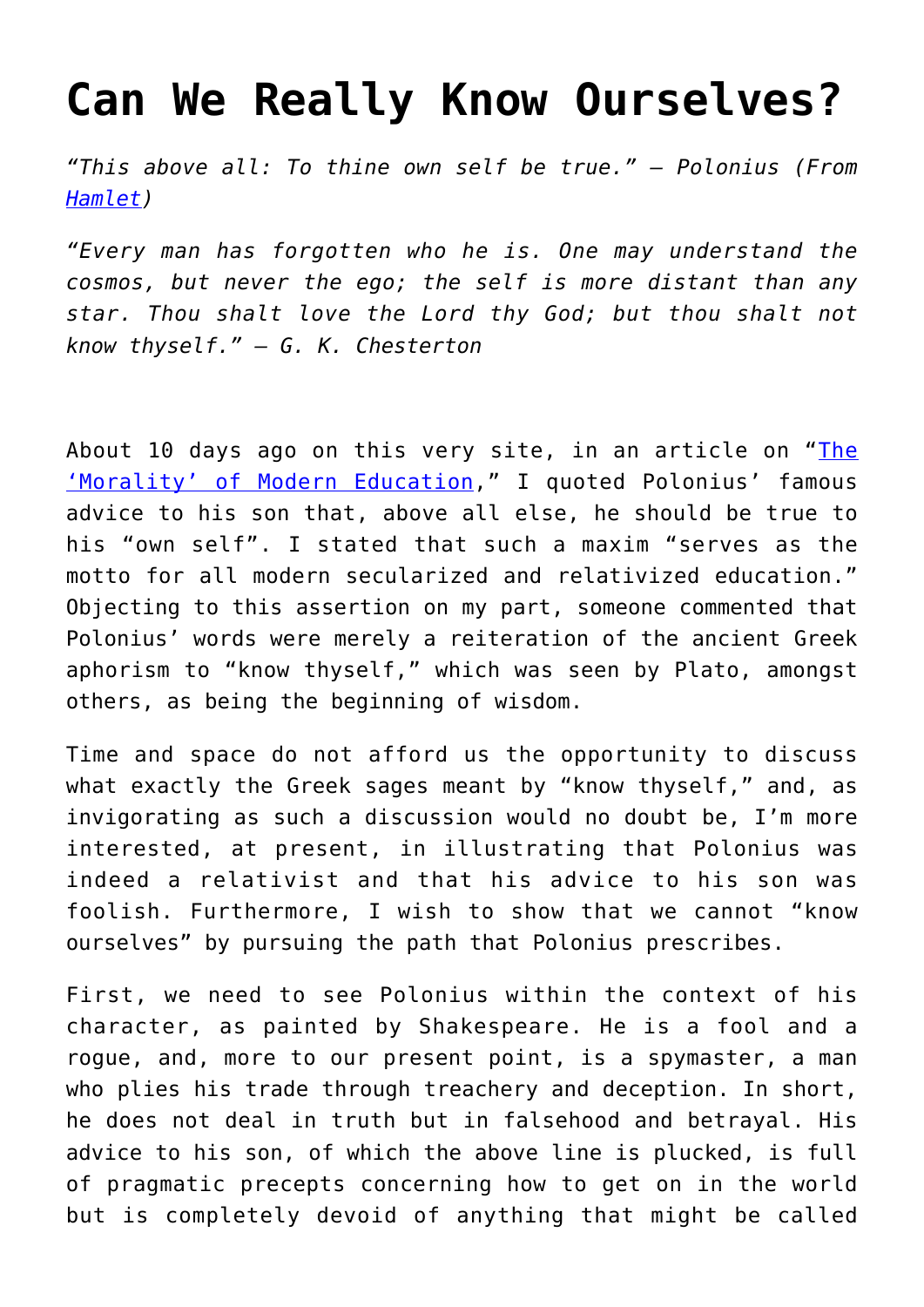moral virtue.

There is no mention of the love of God or neighbor, the first being apparently irrelevant and the second being someone to be used for our own self-serving purposes and not someone to we are commanded to love self-sacrificially. To see anything Polonius says as signifying true wisdom is akin to seeing the nihilistic words of Macbeth at the culmination of his treacherous, murderous and self-destructive life as signifying the wisdom of nihilism. If Shakespeare puts a maxim into the mouth of a serial killer, we should think very carefully about ascribing the words of the blood-soaked villain as signifying the beliefs of the playwright. Similarly when a dealer in deception and lies, such as Polonius, lectures his son about "truth," we should think twice before ascribing any authentic truth to his precepts.

I would argue, therefore, that Shakespeare is showing us that prideful souls cannot truly know themselves. In making themselves gods of their own egocentric cosmos, placing their "own self" above all else and seeking only to be "true" to themselves, they are blinding themselves to the reality of which they are a part. I would argue further that Shakespeare, in showing us the relativism of Polonius and its destructive consequences within the play, is reflecting the truth that Chesterton would elucidate three centuries later.

Self-centeredness, or egocentrism, or what the theologians call pride, blinds us to reality. It's only selflessness, or what theologians call humility, which opens us to the goodness, truth and beauty which is outside ourselves. Chesterton is right. We can understand the cosmos but never the ego. The egocentric self is more distant than any star. It cannot be reached or fathomed, not least because its "truths" are self-deceptive lies.

If we wish to know ourselves, we need love, which is only possible if we give ourselves sacrificially to the beloved.